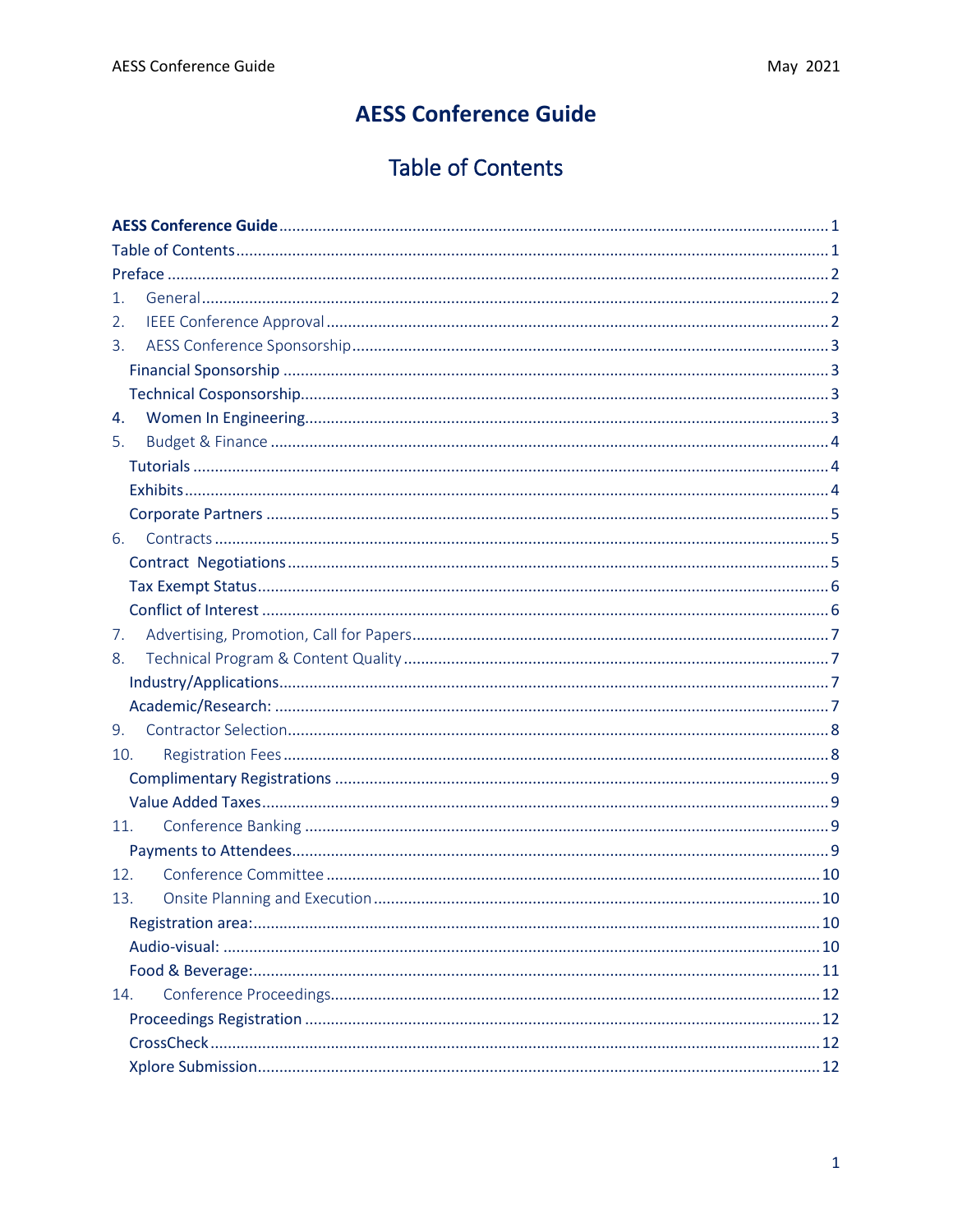## <span id="page-1-0"></span>Preface

This guide is intended to assist conference chairs and conference committees in setting up and running a conference for the IEEE Aerospace & Electronic Systems Society (AESS). This is a supplement to the IEEE conference planning information, available here:

[https://ieeemce.org/planning-basics/,](https://ieeemce.org/planning-basics/) where in particular you can download the organizer timeline.

## <span id="page-1-1"></span>1. General

AESS Conferences are a significant effort to expand membership, provide technical content and networking for our members, and generate a surplus for our projects. All AESS conferences, financial or technically sponsored, must be approved by the AES VP-Conferences, as well as the AESS Board of Governors (Board). If this is an ongoing annual or bi-annual conference, the VP Conferences has the authority to grant approval authority for future iterations of the existing conference to the conference board or committee.

## <span id="page-1-2"></span>2. IEEE Conference Approval

All conference chairs shall fill out the IEEE Conference Application on the IEEE website (https://www.ieee.org/conferences/organizers/conf-app.html). Instructions are included on the site. The timeline for this is as soon as the preferred dates, venue and location are known; preferably, at least 2 years prior to the Conference start. This lists the conference in the IEEE conference database (called the ICX). Should the dates, venue or location change, IEEE Meetings Conferences & Events staff can make the change in ICX; it is not possible for the originator to make any changes.

The conference application will require full information on the conference, including a summary budget (total income, total expenses), names and full contact info for the Chair, Treasurer, Technical Program Chair, and conference information contact. It will also ask for keywords describing the conference topics, and this is very important as search engines will zero in on your keywords when potential conference attendees search for venues to present their work. Do not skimp on your keyword list, use every single topic keyword that you expect to be covered as well as typical variations on those.

A Memorandum of Understanding, when there is a financial or technical cosponsor, is generated by the data included in ICX. As such, any special agreements and financial arrangements should be clearly spelled out. This will include provisions for funding the fees for publishing the Proceedings in IEEE electronic library (IEL) for Xplore download.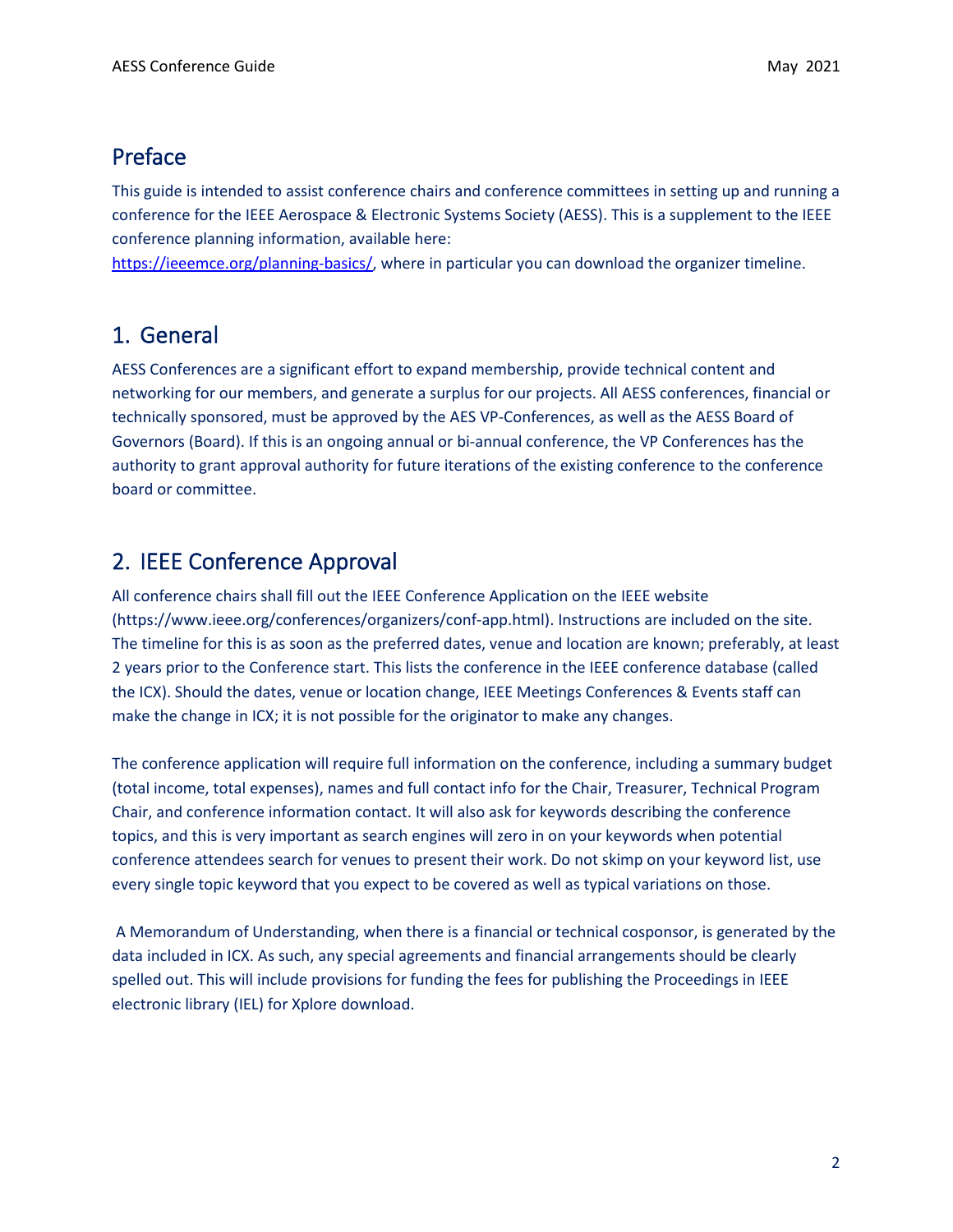## <span id="page-2-0"></span>3. AESS Conference Sponsorship

There are two types of Sponsorship under IEEE policy: Financial Sponsorship, and Technical Cosponsorship.

## <span id="page-2-1"></span>Financial Sponsorship,

AESS will provide leadership in establishing the conference and membership on the Technical Committee to insure improved attendance. An approved budget is necessary for obtaining a Financial Cosponsorship with either another IEEE Operating Unit or other non-IEEE sponsor. AESS will provide seed money for establishing the conference and share in the proceeds under the provisions of the Conference Information Schedule. Where there is a shared financial sponsorship, either IEEE or non-IEEE, all sponsors shall provide seed monies equivalent to their financial share.

There should be a liaison between AESS Board of Governors and the Conference Committee to insure the Budget and Technical details of the Conference conform to IEEE and AESS policies.

## <span id="page-2-2"></span>Technical Cosponsorship

Technical Cosponsorship (TCS) are arrangements where there is a mutual benefit between AES and the other sponsoring entities, either IEEE or non-IEEE. IEEE policy stipulates that AESS must have substantial involvement in the technical content of the Conference to qualify for an AESS TCS in each conference.

As of 2016, a conference technical co-sponsorship fee is charged for any Conference that is not financially sponsored by an IEEE OU (AESS in this case). As of 2021, the fee is \$1450 per conference and \$22 per paper if proceedings are to be included in the IEEE Electronic Library (IEL) accessible via IEEE Xplore.. The AESS VP Conferences will contact the Conference Committee and determine whether the Conference will pay this fee, or AESS will pay. In general, if there is not a major involvement by AESS member in the organization and management of the Conference, the non-IEEE sponsor should pay the fee. It is generally accepted that having IEEE publish the papers is a significant benefit to the Conference in increased attendance, which more than covers the nominal cost.

The Memorandum of Understanding should define the shared funding responsibilities for the TCS Conference. If more than one IEEE OU is a TCS participant, and IEEE will be responsible for paying all or part of the fee, the fee is divided equally between the two OUs. These factors are to be negotiated before the MOU is approved.

## <span id="page-2-3"></span>4. Women In Engineering

There is a significant benefit to engage more women in Conference activities by enhancing the program with an additional session, panel or track that has this aim. This is an excellent opportunity to provide networking between women who are active in the technical fields, new members, and women in engineering local to the conference venue who are active in the technical areas of interest of the conference. One common, successful method is for the conference to include a Women in Engineering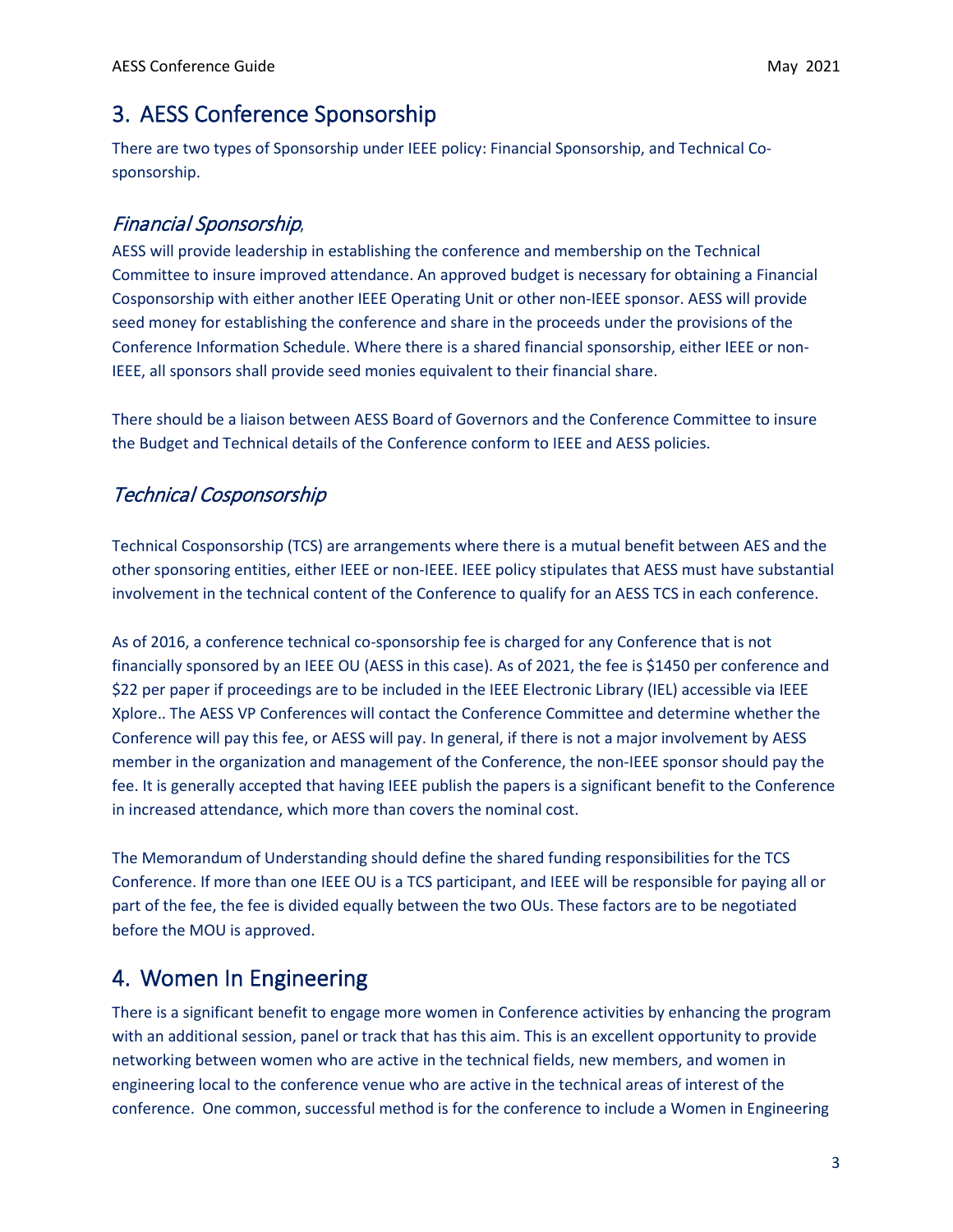luncheon with a few panel speakers. Conference Organizers should make these opportunities visible on the conference website, and welcome participation by some local members, particularly those who are active members of WIE and or AESS and look for opportunities to gain support from Corporate Partners.

## <span id="page-3-0"></span>5. Budget & Finance

All AESS financially-sponsored conferences must have a budget, to be submitted to the VP Conferences for approval as early as possible. The Conference Application will require submittal of overall budget data, as noted previously. All AESS conferences must be budgeted to generate a minimum of 20% surplus (of expenses) excluding any IEEE overhead assessed via the new NextGen accounting system. It is always wise to budget for contingencies. There are always last-minute things that pop up. The VP Conferences can assist with the budgeting process. One of the biggest variables in the budget is meals, and careful planning here can help maximize surplus while still providing a memorable experience for attendees. See the section on Onsite Planning for more information.

An AESS conference may receive seed money from the Society in the event that such is needed for advance spending prior to conference income from registrations or exhibits is needed. Such may be requested from the AESS Treasurer. Such seed monies will vary but are typically in the \$5,000 to \$10,000 range. Per IEEE rules, seed monies are to be repaid within 30 days after the close of the conference. Where there is a shared financial sponsorship, either IEEE or non-IEEE, all sponsors shall provide seed monies equivalent to their financial share as defined in the Memorandum of Understanding (MoU).

No expenses for future Conferences can be expended from funds provided by the current conference.

IEEE requires that a conference be closed within 6 months of the close of the conference. Should the conference in a calendar year not close prior to December 1 of that year, the conference chair will be asked to submit an estimate of overall conference income and expenses to AESS as well as IEEE; as IEEE finances are on an accrual basis and not an actual basis.

### <span id="page-3-1"></span>**Tutorials**

Adding select, on-topic tutorials on the day preceding the actual conference can be a good way to enhance your conference. We have found that when offered, somewhere between 25% and 40% of attendees will opt for the tutorials. Such tutorials should always be at extra cost, typically between \$150 and \$200 per tutorial. The Conference budget should include any facility costs and honoraria to the Tutorial presenter.

### <span id="page-3-2"></span>**Exhibits**

One good way to improve conference attendee experience is to hold exhibits along with the conference, and these can be from "tabletop" displays to full 10x10 or 8x10 pipe-and-drape booths. To go the full exhibit booths requires a substantial undertaking and exhibitors are selling their wares, so this applies pretty much to the applications-focused conference., and if not being done now is somewhat difficult to initiate but it can be done with some preparatory work. In an academic-focused conference, often table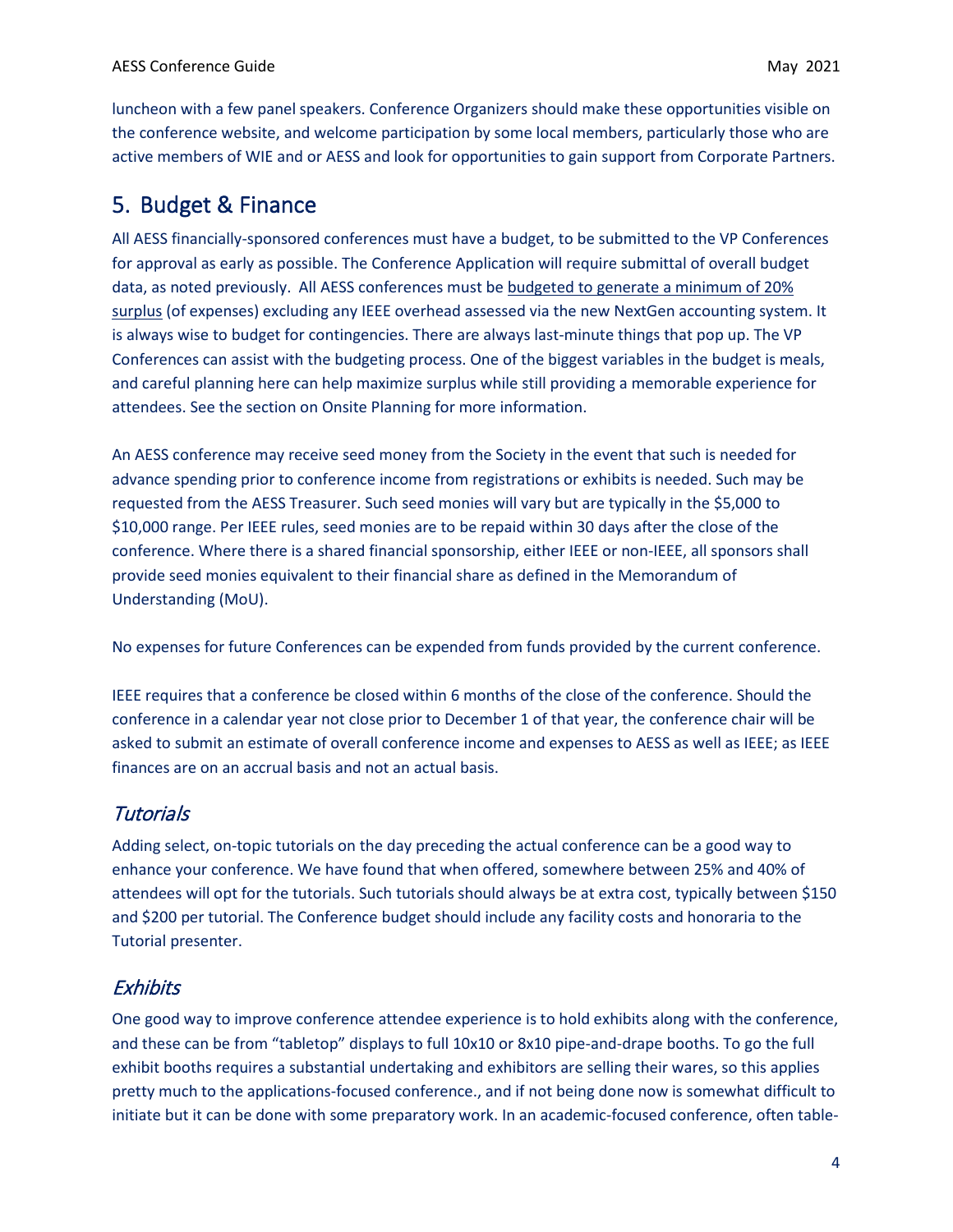top displays can be initiated, with the benefit that such are lower in cost. Organizations that might exhibit in table-top environment are schools and tool vendors, for example, and those who sell services related to the conference topics. Full exhibit booths require a decorator company, and such are selling for between \$2,500 and \$4,000 (as of 2020) and even more in some cases. A table-top display sells for between \$1000 and \$1,500 (note these are just general estimates). If there are full exhibits, this is usually done in a separate hall of the venue and care must be taken to hold breaks in the hall to assure good foot traffic for exhibitors. It is also suggested that a free session be allowed (one with no technical breakouts) to draw traffic in the hall. One way to do that is to open the exhibit hall right after the opening keynote/plenary session and perhaps even do lunch in the hall, with a session fee after lunch for exhibit traffic if the exhibit hall and number of exhibitors is large enough to warrant such.

#### <span id="page-4-0"></span>Corporate Partners

It has been shown that attendance of individuals from Industry or Academia by having their organizations be partners in the Conference. Furthermore, the organizations can gain wider recognition to the general attendees. The Corporate Partner program used by several Conferences is tiered in terms of the funding provided by the organization, e.g. \$2500 Bronze, \$5000 Silver, \$10,000 Gold (note these are suggested levels). The Corporate Partner is given placement of an advertisement in the Program and Proceedings, provided an ability to be recognized for support of one of the events, and offered a set number of complimentary registrations (depending on the Tier). This is not a widely used approach. But it can establish higher attendance, and provide the Conference a management reserve, to satisfy the surplus for the sponsoring organization units.

## <span id="page-4-1"></span>6. Contracts

Typical contracts needed to run a conference are for the hotel, plus venue if such is separate from the hotel, a registration vendor, and other vendors as may be needed such as a vendor to manage and publish the technical program and similar. All contracts with a total obligation, including cancellation fees or attrition, that total \$25,000 USD or greater, must be negotiated and signed by IEEE MCE. The conference chair should do the preliminary work with the desired venue in terms of room block, food & beverage minimums, amenities and similar. Note that contracts with values of less than \$25,000 USD may be negotiated by the conference organizers but copies must be provided to IEEE. Furthermore, additional agreements between IEEE and the conference organizers, with respect to contract negotiations, can be specified in the MOU.

### <span id="page-4-2"></span>Contract Negotiations

ONLY IEEE can negotiate the terms and conditions, including attrition penalties and similar, for contracts with total value over \$25,000. And they will require use of the standard hotel templates available online (see the IEEE conference planning website). IEEE will also verify that any room block included in the venue contract is acceptable in terms of the total as well as the spread. If you are going to a resort-type venue where some attendees might wish to come early or depart later than the conference end date, always ask for a few of these "shoulder" nights. It is the responsibility of the Conference Committee to notify and work with IEEE MCE on these negotiations, early in the process. In locations where a large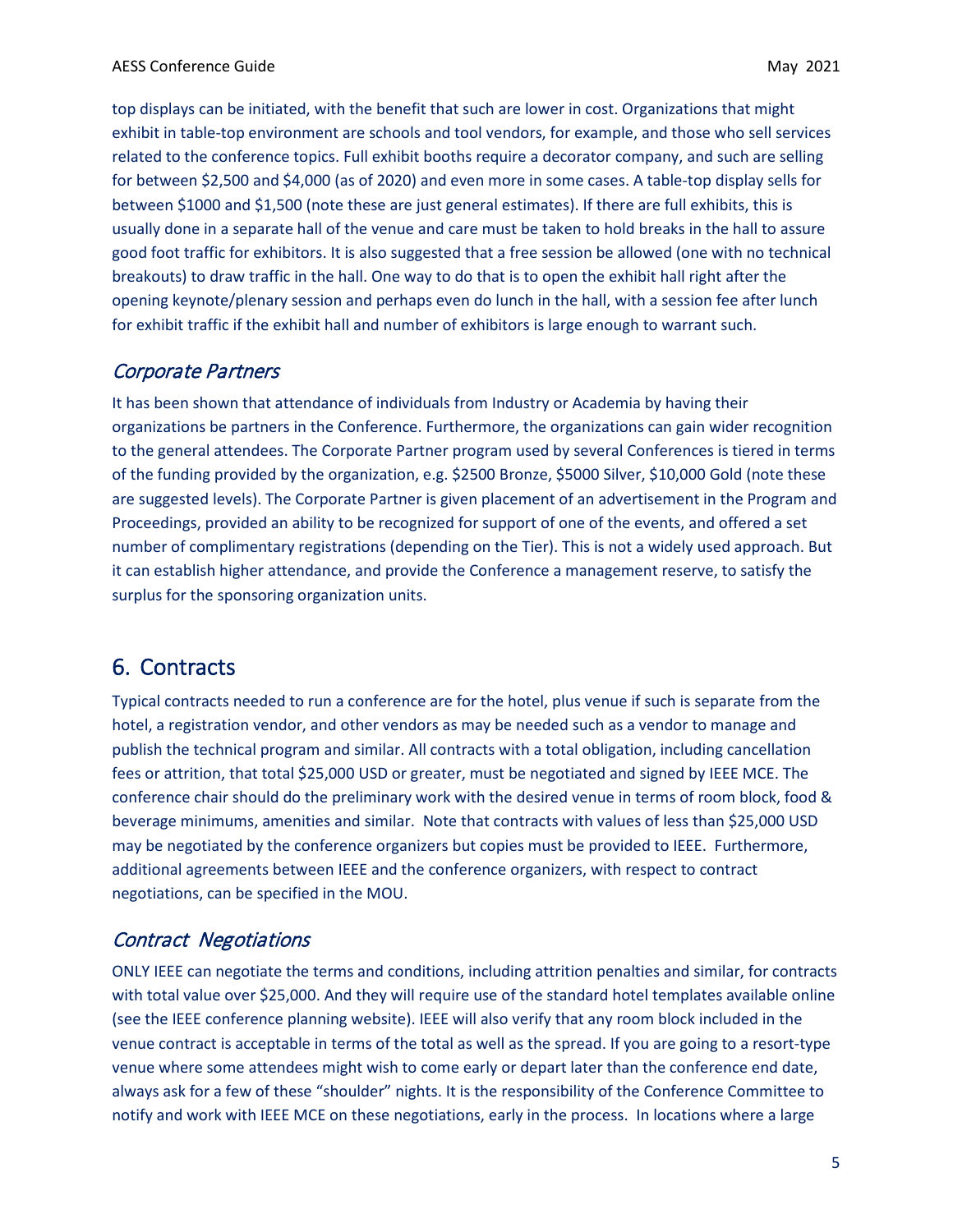number of hotels (with no shortage of available rooms) are within easy walking distance of the conference venue, it may be preferable not to negotiate a room block at all and thus not incur the budget liability.

The conference chair should do a preliminary negotiation with the proposed venue to ask for elements that are important to the conference (in some regions), such as:

- free suites for VIPs or conference principals, usually only possible at larger conferences
- suite upgrades at the conference rate for VIPs or conference principals
- Welcome amenities to select VIPs
- Free conference planning meetings (room rental, meal service, etc.) in advance of the conference
- Free parking if there is normally a charge for such
- Reduction or elimination of resort fees, if such are charged
- Free meeting room rental, or at least a reduced rate
- Free or very affordable Wi-Fi throughout the meeting space

In terms of the number of room-nights, always use prior history when available. Do NOT over-commit! Remember that for academic-focused conferences, attendees will tend to seek the cheapest accommodations available in the area, and they aren't too concerned about walking a few blocks. The same is true for industry members who are in hotel loyalty programs, with Marriott and Hilton being the most popular ones. If your venue is a Hyatt and there is a Marriott nearby, many attendees will simply stay at the Marriott. Always plan for this. The room-night pickup on peak nights will always be a fraction of attendees, typically as low as 50 to 60%

There is usually a food & beverage (F&B) minimum, so use history for your conference so you do not over-commit. And remember, there are always ways to save on F&B. See onsite planning later in this guide. The F&B commitment usually does not include the service charge and tax.

### <span id="page-5-0"></span>Tax Exempt Status

IEEE is tax-exempt in the following states: Colorado, Florida, Kentucky, Maryland, Massachusetts, Michigan, Missouri, New Jersey, New Mexico, New York, Ohio, Tennessee, Texas, Utah, Vermont, Virginia, Wisconsin, and the District of Columbia, although in Virginia this does not apply to meals, lodging and meeting room rentals. The tax-exempt certificates are available from the AESS Treasurer and should be provided to the hotel and/or conference venue after contract negotiation. Enforcing the tax-exempt status will save the conference expense money and generate increased revenue.

### <span id="page-5-1"></span>Conflict of Interest

IEEE policy does not allow a conference official to be involved in decisions that may concern companies where the official has any sort of vested or personal interest, and all officials with decision-making authority, primarily the conference chair and conference treasurer, must sign a Conflict of Interest and Principles of Business Conduct form. An online form will be sent to the conference chair and treasurer once the conference application is completed.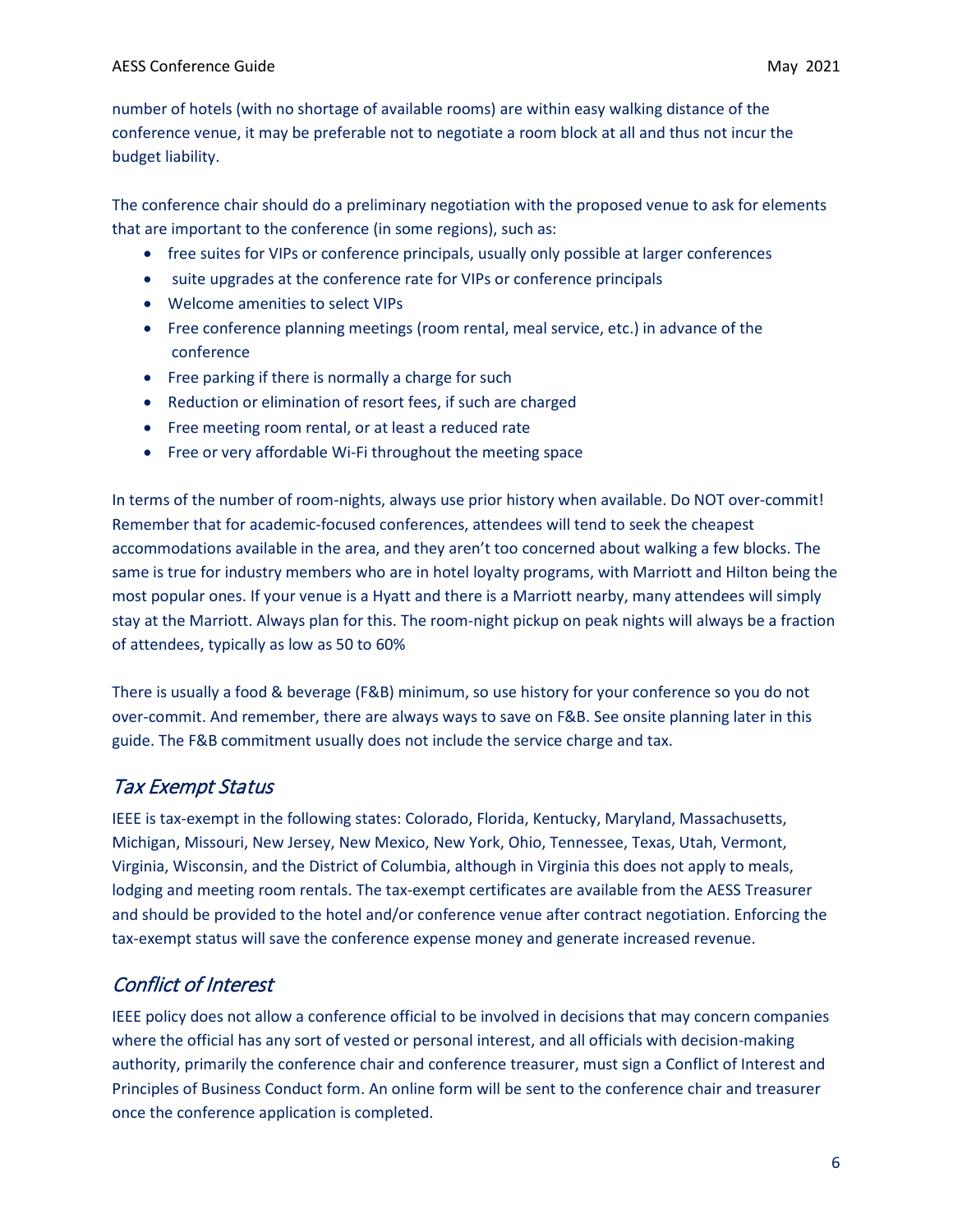## <span id="page-6-0"></span>7. Advertising, Promotion, Call for Papers

All AESS conferences are advertised in the AES Systems Magazine. There are two conditions for AES Systems Magazine advertisement:

- Financially Sponsored Conferences will be given a full page add.
- Technically Cosponsored Conferences will be given a half page add.

The Magazine will also publish the Call for Papers at the appropriate time relevant to the abstract due date. AESS has determined that paid advertising in commercial magazines does not tend to generate additional attendees, although exceptions may exist. The Call for Papers (CFP) should be prepared typically in sufficient time to be included in the materials for the previous year's conference.

## <span id="page-6-1"></span>8. Technical Program & Content Quality

AESS conferences tend to be of two types: academic/research, or industry/applications, and even in the industry/applications-focused conferences, we will get some academic/research content. There can be different approaches to handling submissions for these types of conferences, as described below.

### <span id="page-6-2"></span>Industry/Applications:

An application-focused conference will tend to draw light submissions if a full manuscript is required, since many industry folks are far too busy with their job to go through the writing/reviewing/company approval process if there is a low chance of acceptance. For these conferences, it is more appropriate to require an abstract of between 300 and 500 words, with a manuscript to follow upon acceptance. IEEE conference policy requires all such abstracts to be reviewed by at least two reviewers who are expert in the field of the subject matter. AESS recommends using 3 qualified reviewers per abstract. And contrary to some opinion, IEEE conference policy does not require a full manuscript as initial submittal for a conference; an abstract is all that is required but within AESS, this should be for industry/applications focused conferences only and a full manuscript should be required for academic/research focused conferences as noted below.

### <span id="page-6-3"></span>Academic/Research:

Conferences that are academic/research in nature should always require a full manuscript submittal, and with a review process by at least 2 reviewers who are expert in the field. Using 3 reviewers per manuscript is preferred by AESS when possible.

Pick abstract/manuscript submittal dates, notification of acceptance dates, and final manuscript submittal dates commensurate with your conference schedule. Always allow a cushion for those who can't seem to meet the required dates. It is noted that some conference organizers are exceptionally rigid in holding their dates; AESS believes that some flexibility should be extended, especially in view of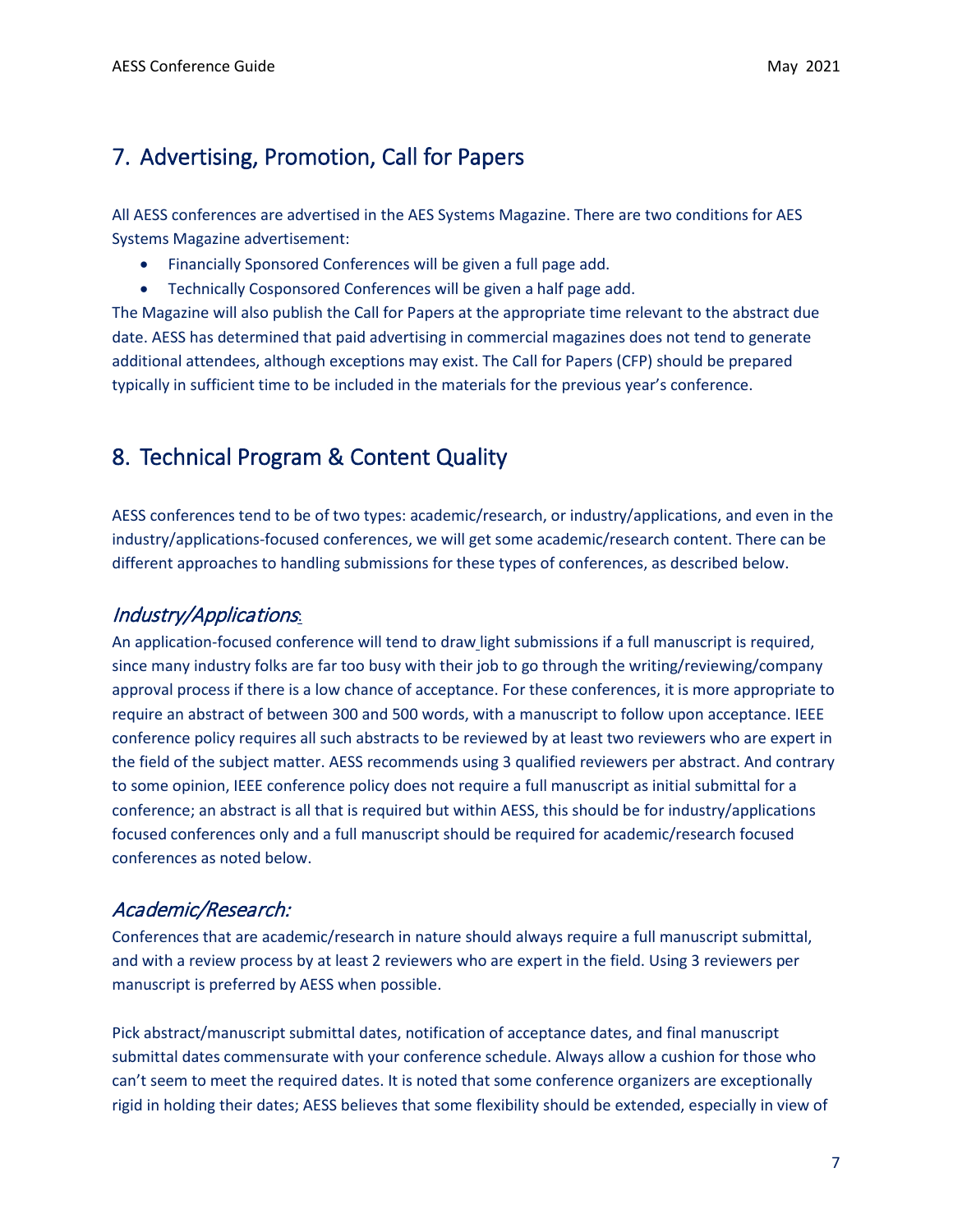our overall primary focus on industry and applications, as opposed to the typical IEEE Society that has an academic/research focus.

Reviewers for the technical program committee should be solicited from prior conference attendees; a larger list is always preferred over a smaller list as some folks may accept a review assignment and then be unable to complete their review(s) in time.

## <span id="page-7-0"></span>9. Contractor Selection

Contractors are typically needed for registration, and often for technical program abstract/manuscript system administration. Contractors can also be used to generate the onsite technical program. It is NOT appropriate to use "destination management" companies as they claim to negotiate good hotel contracts (IEEE contracts does this for us!) and they take a room commission, typically 7% to 10%. This raises the room rate to attendees, which is never a good idea. In fact, the standard IEEE hotel contract contains a "non-commissionable room rate" clause.

IEEE requires a competition for all contracts in excess of \$25,000 total (either fees or liability) and they can assist with such is needed. Vendor contracts should also be re-competed after 3 to 5 years. The AESS VP Conferences can provide listings of past and current vendors that have been good contractors for the Society.

### <span id="page-7-1"></span>10. Registration Fees

Setting the registration fees is an important step. IEEE requires that members get a reduced registration fee rate, and if government attendees are expected, they should be afforded the IEEE rate as well as an accommodating courtesy. The normal IEEE "discount" should be approximately the cost of IEEE membership, which is \$205 to \$208.00 in the US, except for Region 3 where dues are \$155, for 2021 and lower in other parts of the world (see

[http://www.ieee.org/membership\\_services/membership/join/join\\_dues.html?WT.mc\\_id=joi\\_pro\\_due](http://www.ieee.org/membership_services/membership/join/join_dues.html?WT.mc_id=joi_pro_due) for a complete listing). It is also appropriate to offer a small discount- typically no more that \$50 – for each category (member, non-member, etc.) for early registration, which should be set about 3 weeks before conference start. The reason for this small discount is to encourage attendees to register earlier so organizers get a better understanding of how much food/beverage to order, how many attendee bags to order, how many final programs to order, and similar.

The "going rate" for a 3-day (or 2.5 day) conference is about \$845 early, \$895 late for IEEE members, and \$995 early, \$1045 late for non-members in 2020 Studies have shown that the registration fee, if below \$1,000 - \$1,200, is not the primary factor in conference attendance. It is conference subject matter (relevant to the attendee's work or research) and location (some cities are preferred to others). For a 2-day conference, the rates would be about \$100 lower.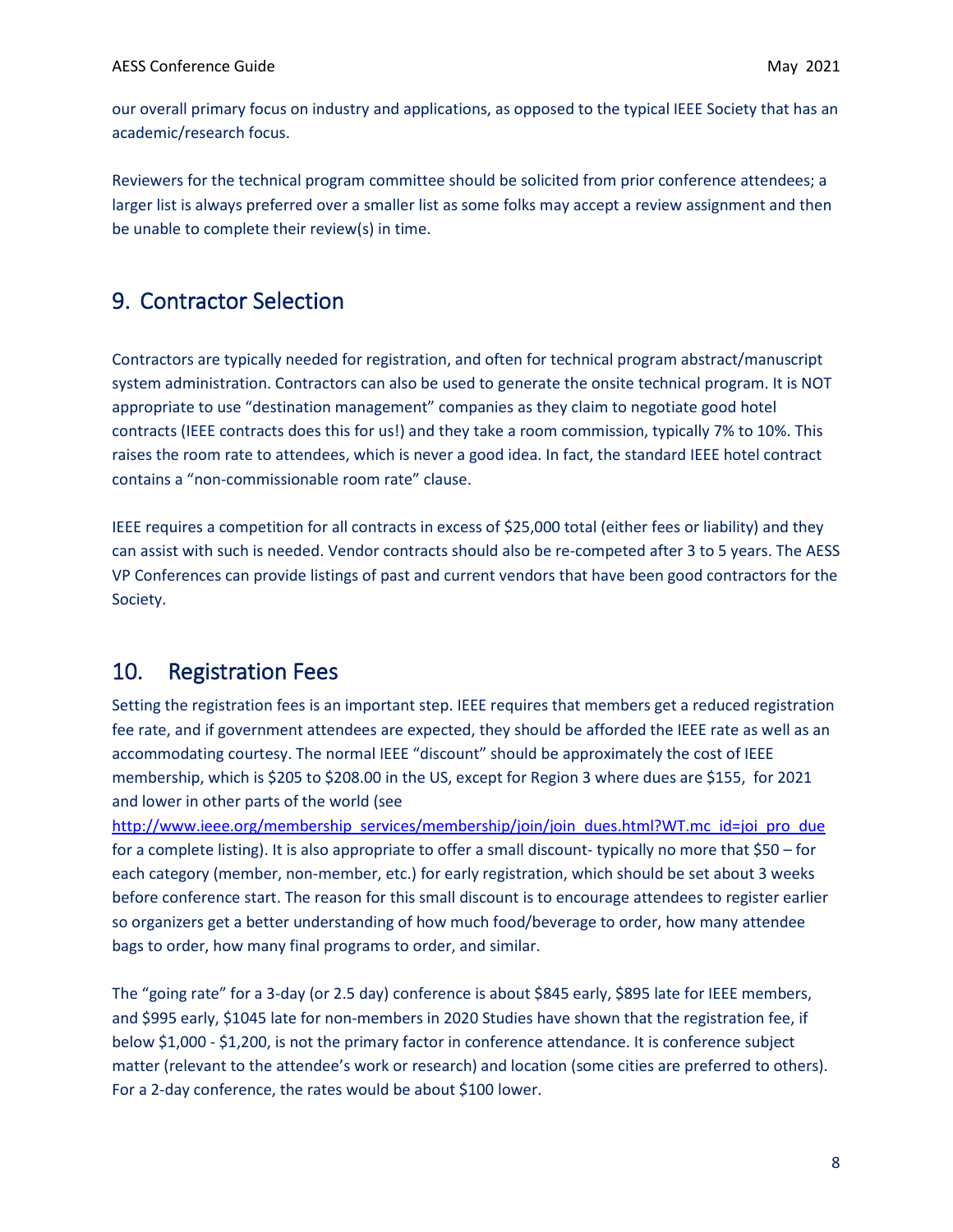#### <span id="page-8-0"></span>Complimentary Registrations

It is not appropriate to offer too many complimentary registrations to an AESS conference. This will vary a bit within the AESS conference portfolio, of course, but here are a few guidelines:

- Major committee chairs as defined previously could be given a full complimentary registration, to show some appreciation for their volunteer work.
- If tutorials are offered, the primary tutorial instructor for each tutorial could be offered a full complimentary registration.
- In select cases, the AESS President might be offered a full complimentary registration (but no other AESS officer or Board of Governors member)

## <span id="page-8-1"></span>Value Added Taxes

For all conferences held in the EU and many other countries, a Value Added Tax (VAT) is assessed on the total registration income, and should be factored into the Conference Budget. The VAT varies from 17% to 27% in the EU (e.g., 22% in Italy) but could possibly be higher in other regions. The VAT will be calculated and invoiced by IEEE, typically within 2-3 months after the conference ends, and this of course becomes a conference expense, which reduces the surplus. One effective way to handle the VAT is in the registration process where the VAT is charged to each registrant as he/she registers. This is done by stating the registration fee, say \$650.00 USD, and then state "plus VAT x%" and when the credit card is charged, it includes the VAT. Wherever there is a sales tax or VAT, individuals are quite comfortable with paying that as it is the norm for all their purchases, so charging the VAT on top of the stated cost is normal.

## <span id="page-8-2"></span>11. Conference Banking

AESS conferences will use the IEEE NextGen Banking system unless the location of the conference makes this impractical (some non-US areas are difficult to implement). Information on NextGen Banking is contained in the IEEE conference guide shown earlier. A benefit of NextGen banking is that the money in the account earns interest. Contrary to some beliefs, IEEE does not interfere in the NextGen banking program. A checkbook and deposit slips can be issued to the conference treasurer and a conference credit card can also be issued if needed. The conference pays its own bills, and the account, as noted earlier, earns interest.

## <span id="page-8-3"></span>Payments to Attendees

It is expected that Tutorials and Student Stipends will be paid only at the Conference. The Treasurer should pay these honoraria in the form of a check on the Conference Banking, and only after a W-9 (US) and W-8 (non-US) has been filled out and given to the Conference Treasurer. The Treasurer will forward all of the W-8 and W-9 to the IEEE to provide for payment of associated income taxes. For conferences held outside of the U.S., the conference organizers should engage with MCE regarding proper procedures.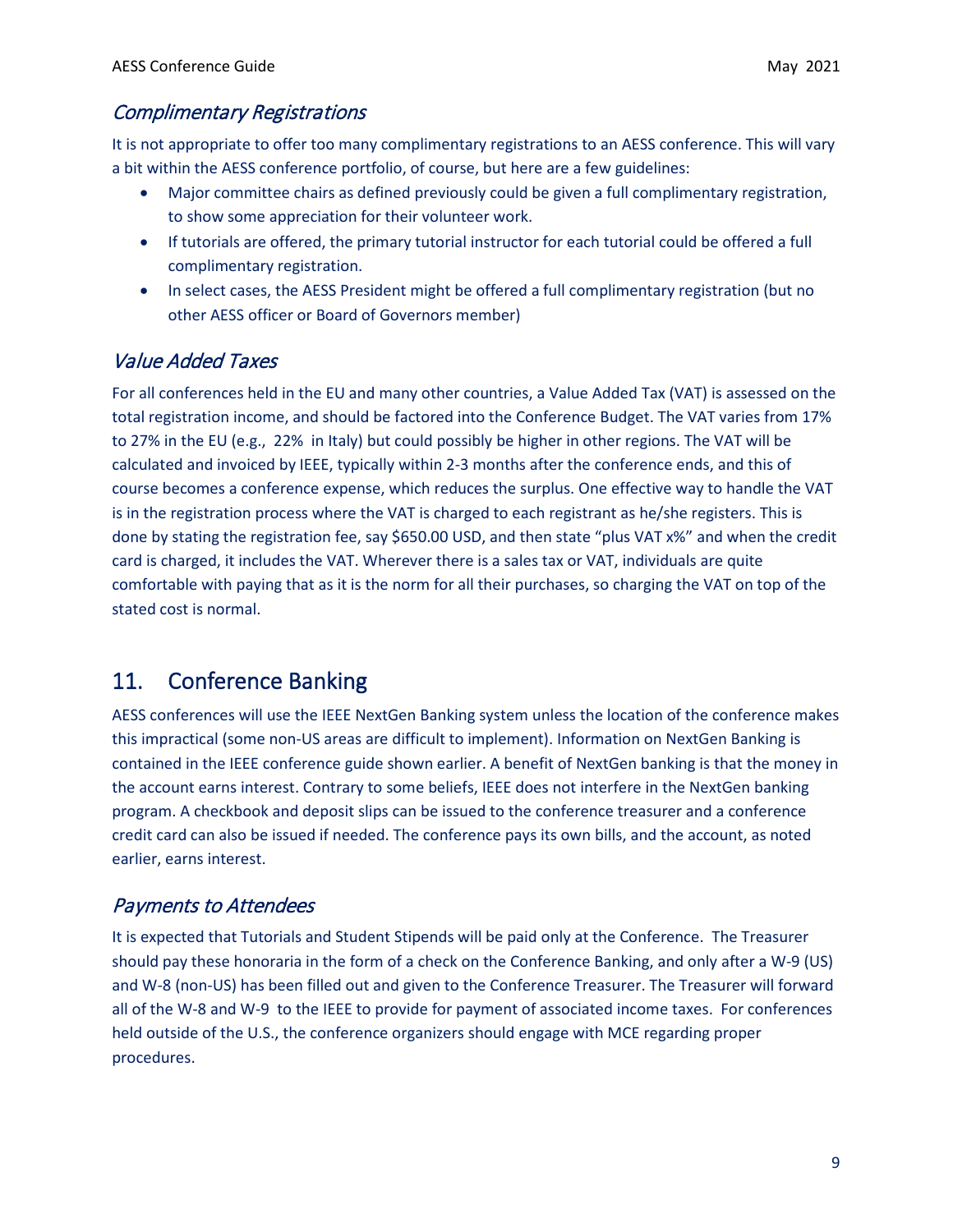IEEE Policy is that NO CASH payment will be made to any attendee. If the overseas participants wish to have direct bank transfer, this can be arranged through IEEE Conference Ops. The payee is responsible for providing the Bank Transfer number and their account number for IEEE to make the direct payment. This should be arranged prior to the Conference with IEEE Conference Operations. If overseas payments need to be in Cash, this can only be made if BOTH the W-8 and a Signed Receipt is provided to the Treasurer prior to payment.

## <span id="page-9-0"></span>12. Conference Committee

An AESS conference should be composed of committee members who are AESS members, although this is not always possible for all positions within the committee. It is important that the Treasurer be an AESS member, as well as the overall or General Chair and the Technical Program Chair. Adequate meetings should be conducted in advance of the conference to assure success. It is important to have at least one onsite meeting at the venue, so all committee members can get an understanding of the layout etc. For this reason, the more committee members you have who are local to the venue, the better, as it is inappropriate for the conference to spend potential surplus for committee travel. The recommended committee positions are: General Chair, Treasurer, Technical Program Chair, Publications Chair, Registration Chair, Promotions Chair, Arrangements Chair, and if exhibits are included, an Exhibits Chair. Typically, a smaller committee is preferred to a larger one. The typical functions of the chairs are described in the IEEE conference organizers manual provided previously.

## <span id="page-9-1"></span>13. Onsite Planning and Execution

<span id="page-9-2"></span>Onsite execution is critical to conference success.

### Registration area:

This should be in a central location to the conference activities (plenary session, breakout sessions).

Networking: One of the benefits of AESS Conferences is the ability to network with other researchers. The organizers should make every effort to have space set aside in the Exhibit areas or in unused rooms for small groups to get together. This feature should be emphasized in the Conference website.

### <span id="page-9-3"></span>Audio-visual:

Use of the in-house AV company is preferred since backup equipment and technicians are already onsite. In some cases a discount can be negotiated from list prices; discounts from 25% to even 40% or 50% have been achieved with the right approach. Sometimes technical set-up and tear-down fees are included, and then a "service charge" of 20% to 24% (the type of service charge applied to food & beverage) on top of that. Simply refuse to pay the service charge - it invariably works.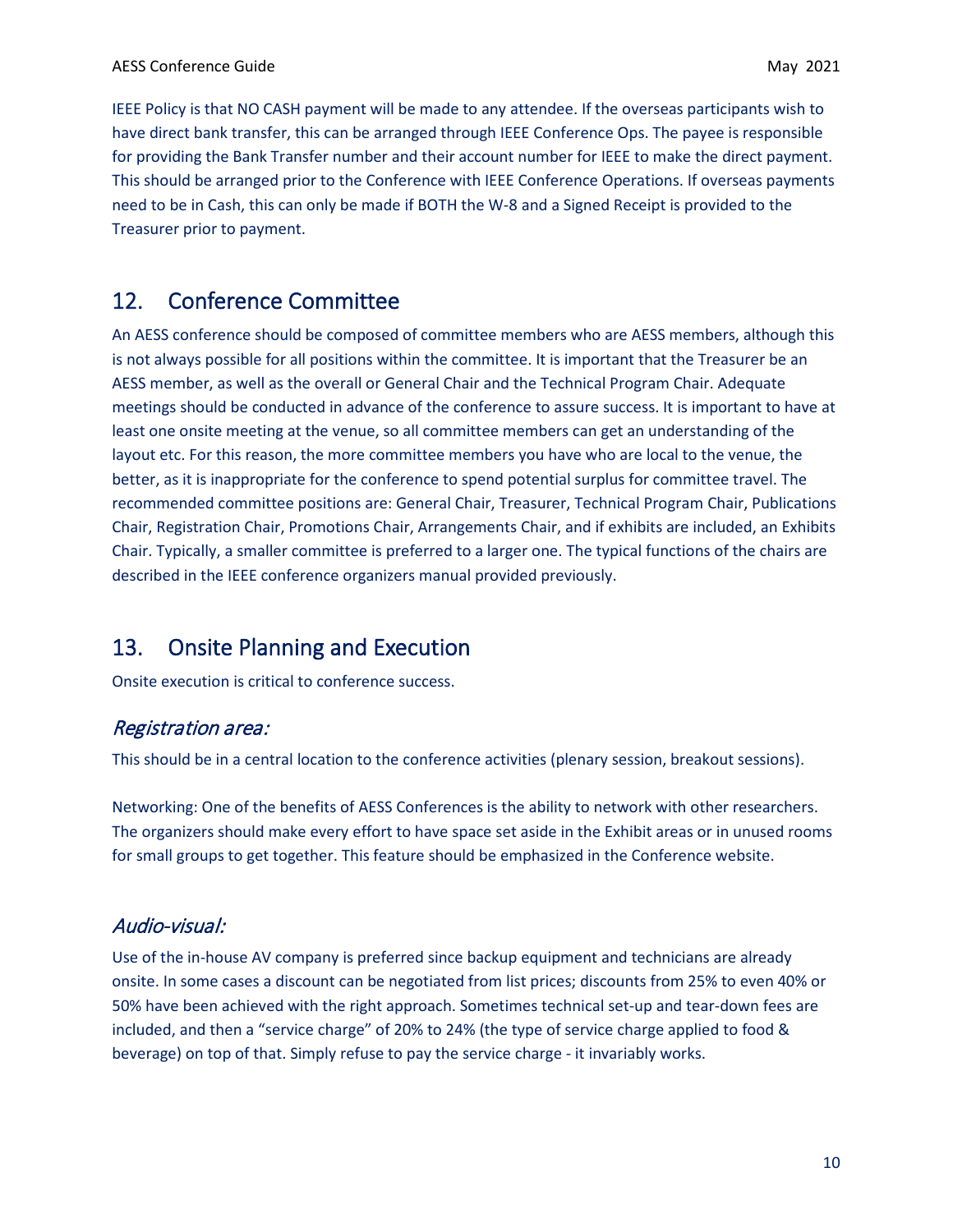### <span id="page-10-0"></span>Food & Beverage:

Careful planning here can lead to good savings! The following are key elements:

- We should note that it is not essential to provide a full, hot breakfast for attendees, as a light continental will usually suffice.
- When ordering items for a continental breakfast, do NOT order per person; rather, order in quantity (dozens of baked goods, for example).
- Similarly, don't order coffee per-person; order by the gallon instead (you get 15 to 20 cups of coffee per gallon, depending on the cups used). Not everyone eats breakfast items; not everyone drinks coffee. We'll give some number guidelines at the end.
- For lunches, avoid typical ethnic-restricted foods (such as pork).
- If you must serve chicken, do it only once, and have other main dishes (seafood such as salmon, and beef) for other lunches.
- Never serve a 4-course lunch, especially in the USA; it is too much food, adds excess costs, and tends to put people to sleep.
- Also, never serve wine with lunch, as it is not necessary, especially in the US. Some European conference organizers argue that it is an insult to not serve wine at lunch; we won't argue that view but still suggest avoiding wine at lunch.
- It is also not necessary to have a full dinner with a 3-day conference; having a heavy "welcome reception" the 1<sup>st</sup> night will usually suffice. Ongoing conferences with a long tradition, such as the Aerospace Conference, do have a dinner one night as the traditional venue is a bit distant from a choice of restaurants, but other conferences can easily switch out a dinner for a light reception, or call a "free" night.
- When there is a reception, it is appropriate to limit the free drinks to two per paid attendee using drink tickets supplied with the registration. No need to limit the free drinks to beer and wine as mixed drinks house brands) are actually less expensive than a beer or glass of wine.
- In terms of guarantees, never, ever (ever!!) guarantee the number of expected guests- even if you have a pretty firm "head count" for something like a board or committee dinner. Someone invariably doesn't show up, and for a banquet or committee dinner the hotel always plans on being able to serve about 3% to 5% above guarantee depending on the total (smaller percentage for larger groups). For a small private dinner, there is always one additional entre' available in case the kitchen makes a mistake such as dropping the plate. The commitment might be "guarantee 100, set for 108" or similar.
- At a 3-day typical conference, you never have all attendees for the full 3 days. Typical is 70 to 75% the 1<sup>st</sup> day, 75 to 80% the 2<sup>nd</sup> day, and 60 to 70% the 3<sup>rd</sup> day, but this does vary. This is important for your meal guarantees- if you have a 200-person conference, the typical number that show for lunch the 1`st day is 140 (70%) and sometimes even a bit less (such as 65%). For the  $2^{nd}$  day lunch, expect about 70 to 75%, and for the  $3^{rd}$  day lunch, assuming there is one, only 50 to 55%.
- If you run a 3-day conference that will end about noon, it is definitely not necessary to serve lunch the  $3<sup>rd</sup>$  day.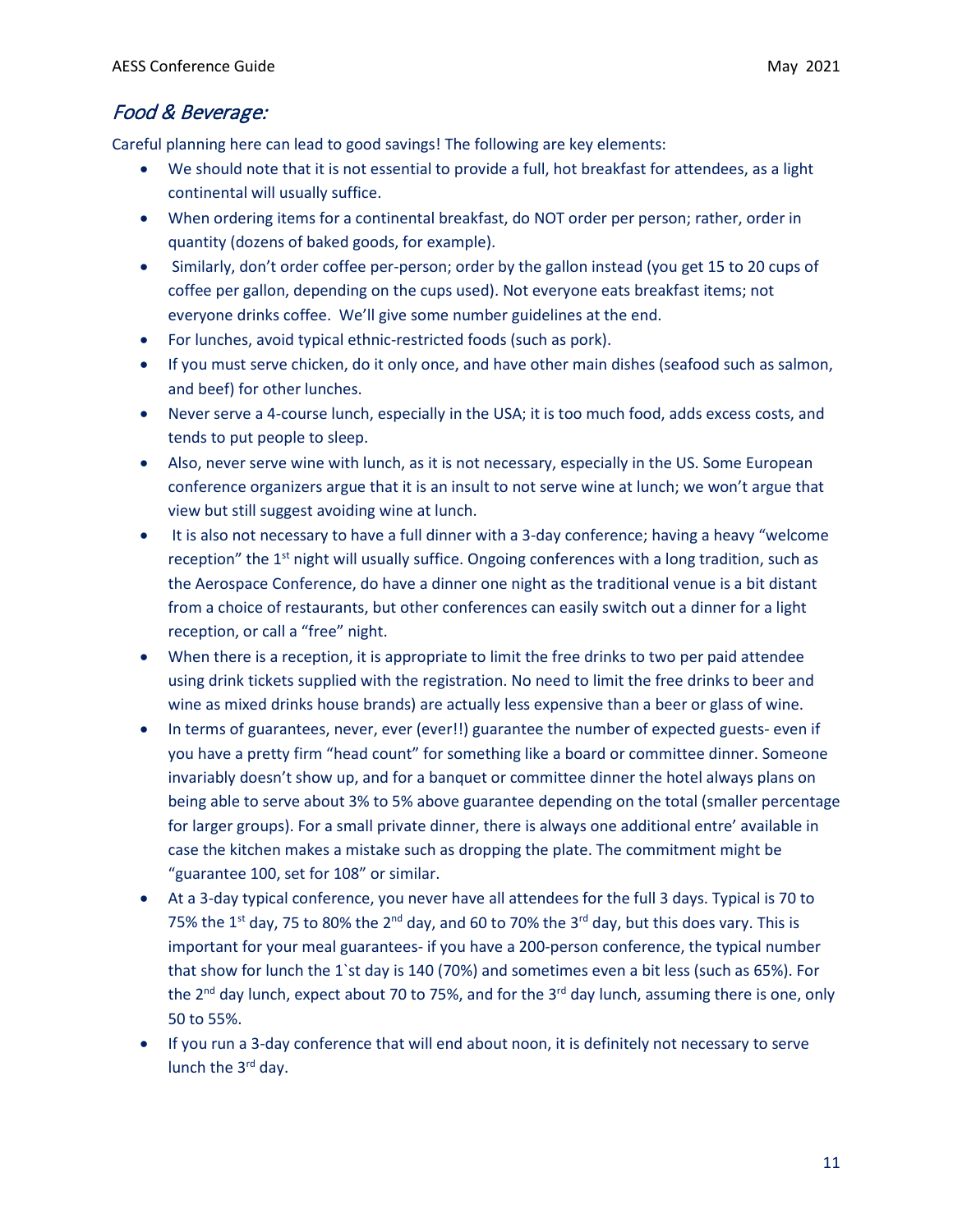## <span id="page-11-0"></span>14. Conference Proceedings

Conference proceedings distributed at the conference should contain all submitted papers as well as next year's Call for Papers. As most new computers no longer have a CD drive, it is starting to become common to put the proceedings on a memory stick/thumb drive vs a CD-ROM. **It is important that the thumb or USB drives are checked for malware, before the Conference.**

#### <span id="page-11-1"></span>Proceedings Registration

It is important that the Conference Committee register with the Conference Publications Program several MONTHS before the event, which generates a Letter of Acquisition (LoA) from IEEE in which they agree to put your proceedings in the IEL. The process for registration is covered on the IEEE Conference Organization website. If the Conference is not registered (especially new Conferences or Technical Cosponsored Conferences), there will be a delay in publication in IEEE IEL, or no publication depending on the delay situation.

### <span id="page-11-2"></span>**CrossCheck**

IEEE is particularly concerned by recent attempts at plagiarism in Conference papers. The Conference Technical Committee will insure that plagiarism is avoided by making a strong statement in the Call for Papers, as well as using CrossCheck to determine the amount of reuse of previous material. Information on IEEE CrossCheck is found at: https://www.ieee.org/publications/rights/cross-check-main.html

#### <span id="page-11-3"></span>Xplore Submission

IEEE will require the Xplore submittal within 30 days after the conference and formatting requirements are contained in the conference manual. An important element is that authors who do not show up to present their accepted paper and do not have a co-author or colleague resent the material are defined as "no-shows". As a result, their paper should not be included in the Xplore submittal. This should be made known in advance of the conference to help eliminate the "pay to publish" trend.

## 15. Hybrid and Virtual Conferences

Hybrid and Virtual conferences have started as of 2020 due to the COVID-19 pandemic, wherein physical in-person gatherings were either prohibited outright or were simply not practical.

### *Virtual Conferences*

A virtual conference is one held either "live" (real-time) via Zoom, WebEx, GoToMeeting, Convene or similar platform OR held "on-demand" using pre-recorded presentations. The live, real-time is easiest since all preparation, except for food & beverage, room setups and audio-visual is the same as for an inperson conference. A Call for Papers is issued, manuscripts are received and adjudicated, selected, a program is set up and virtual room moderators handle the conference. Since there is no f&b, hotel venue, audio-visual etc, costs are substantially less, but IEEE still recommends a registration fee of between 60 and 75% of the normal fee for such a conference. The conference is hosted "live" to a